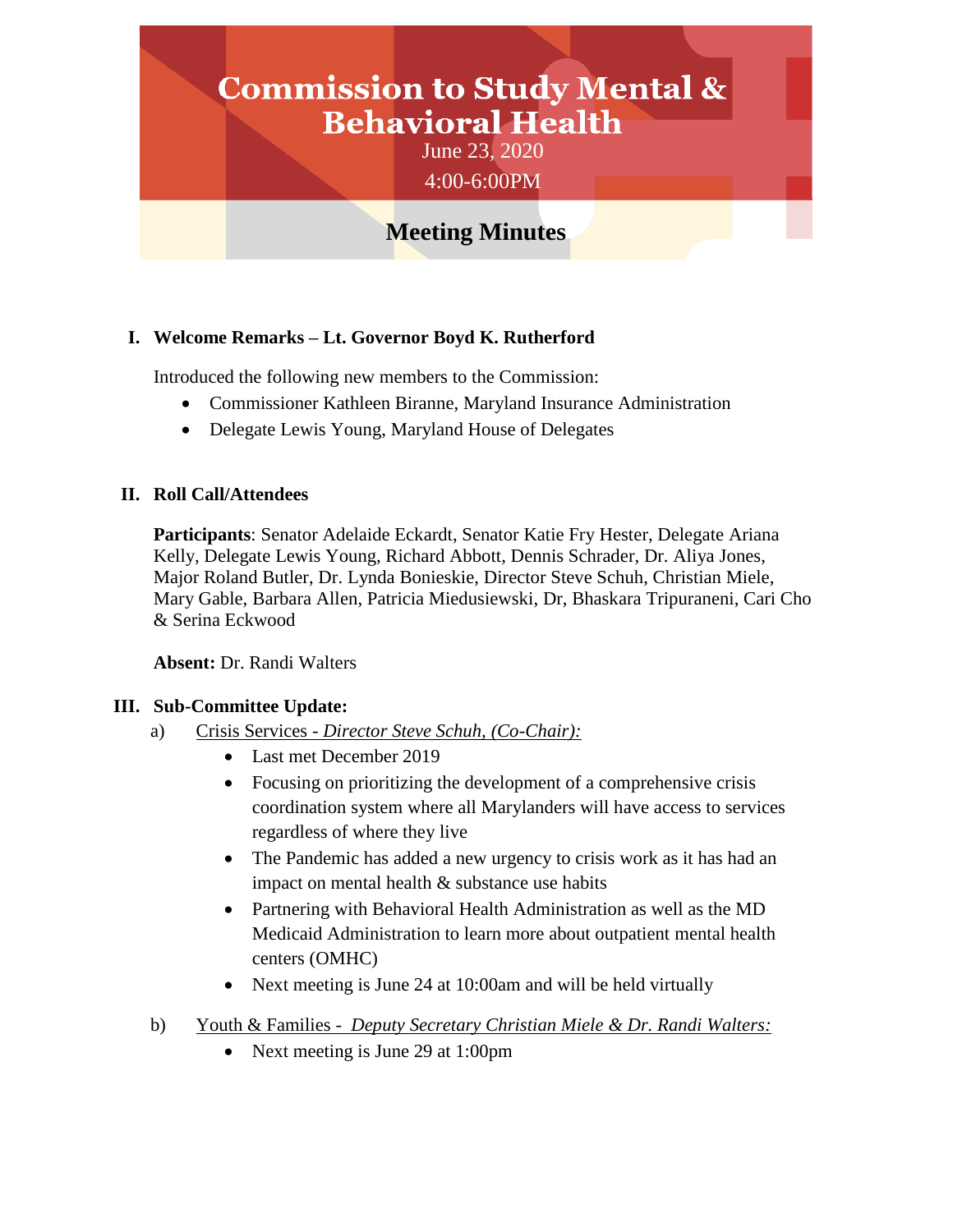- c) Financing & Funding *Dennis Schrader, (Co-Chair):*
	- Spent 2019 organizing change initiative around system of care and we were hoping to move that forward this year
	- With COVID, we had to reassess what the appropriate focus should be while we are in the crisis
	- Decided on two goals:
		- o Working on crisis services model and financial options
		- o Staying focused on Behavioral Health Administrative Services Organization that went live in January. It was not satisfactory so we went to a system of estimated payments. Anticipate reactivation in July
- d) Public Safety & Justice System *Co-Chairs Senator Katie Fry Hester & Dr.Lynda Bonieskie*
	- Next meeting is on July 16 at 10am
	- Focusing on Sequential Intercept Model
		- o Looks at the 6 intercepts
			- **Community Services**
			- Law Enforcement
			- **Initial Detention/Initial Court Hearings**
			- **Jails/Courts**
			- **ReEntry**
			- Community Corrections
		- o Cari Cho Looking into using model this for social services as well
	- Update on DPSCS in regards to COVID:
		- o Secretary collaborated with the Judicial System consistently to set up video connections with courts to conduct judicial proceedings
		- o Since the end of April, worked with the Mental Health Court of Baltimore City and conducted 24 virtual psychiatric evaluations
		- o Collaborated with MDH to set up safety protocols and testing for mental health patients

# **IV. Special Presentation:**

Ariel Judah, Deputy Director of Federal Relations: Coronavirus Aid, Relief, and Economic Security Act (CARES Act) and Federal Resources \*Presentation can be viewed on the Commission's webpage

# **V. Written Testimony Summaries:**

• 18 Submissions with following topics: